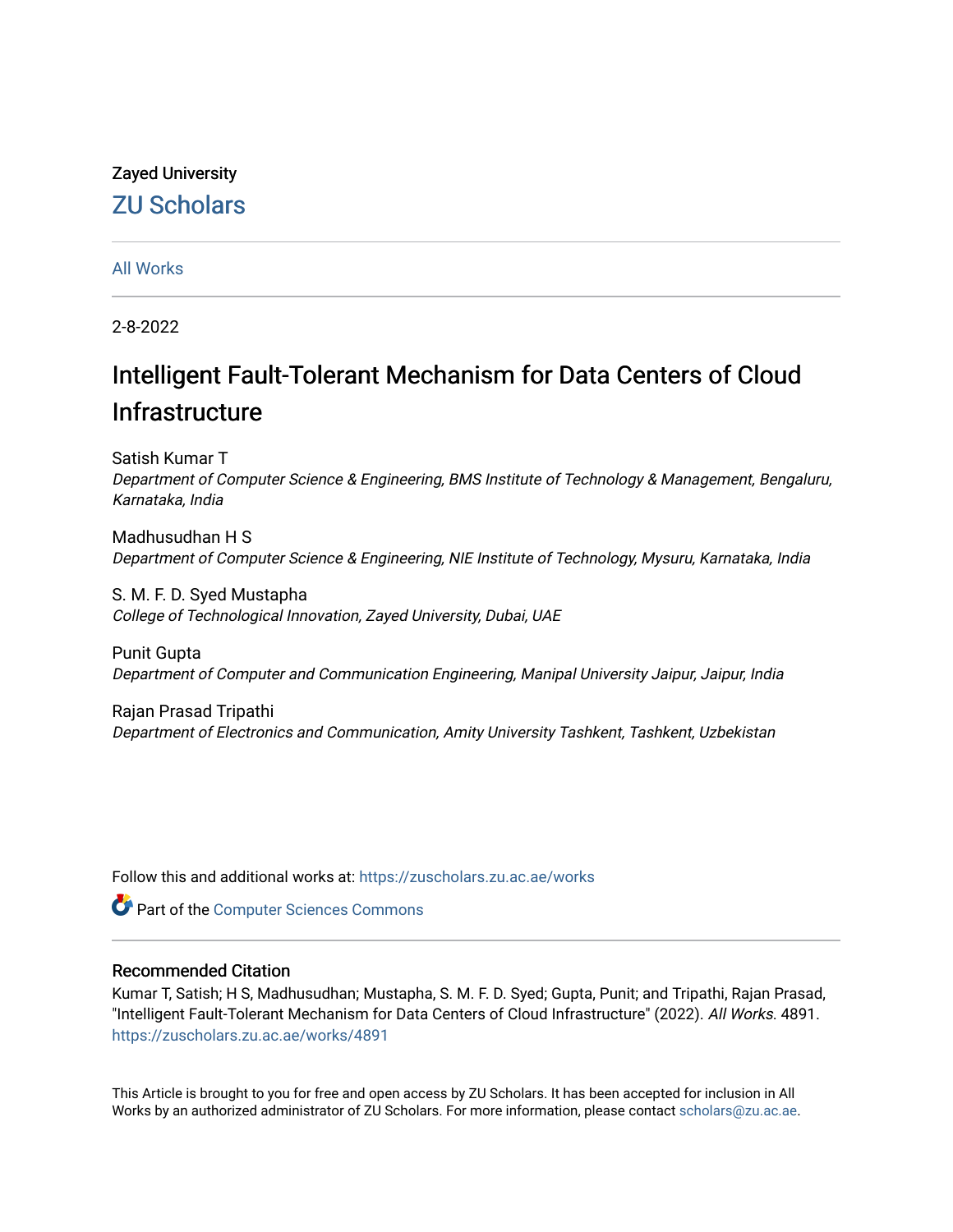

# *Research Article*

# **Intelligent Fault-Tolerant Mechanism for Data Centers of Cloud Infrastructure**

# ${\bf S}$ atish Kumar T ${\bf \odot}_{\bf k}^{-1}$  Madhusudhan H S ${\bf \odot}_{\bf k}^{-2}$  S. M. F. D. Syed Mustapha ${\bf \odot}_{\bf k}^{-3}$  Punit Gupta ${\bf \odot}_{\bf k}^{-4}$ **and Rajan Prasad Tripathi [5](https://orcid.org/0000-0002-1192-4773)**

*1 Department of Computer Science & Engineering, BMS Institute of Technology & Management, Bengaluru, Karnataka, India 2 Department of Computer Science & Engineering, NIE Institute of Technology, Mysuru, Karnataka, India*

*3 College of Technological Innovation, Zayed University, Dubai, UAE*

*4 Department of Computer and Communication Engineering, Manipal University Jaipur, Jaipur, India 5 Department of Electronics and Communication, Amity University Tashkent, Tashkent, Uzbekistan*

Correspondence should be addressed to Punit Gupta; [punitg07@gmail.com](mailto:punitg07@gmail.com)

Received 9 November 2021; Accepted 6 December 2021; Published 8 February 2022

Academic Editor: Naeem Jan

Copyright © 2022 Satish Kumar Tet al. This is an open access article distributed under the [Creative Commons Attribution License](https://creativecommons.org/licenses/by/4.0/), which permits unrestricted use, distribution, and reproduction in any medium, provided the original work is properly cited.

Fault tolerance in cloud computing is considered as one of the most vital issues to deliver reliable services. Checkpoint/restart is one of the methods used to enhance the reliability of the cloud services. However, many existing methods do not focus on virtual machine (VM) failure that occurs due to the higher response time of a node, byzantine fault, and performance fault, and existing methods also ignore the optimization during the recovery phase. This paper proposes a checkpoint/restart mechanism to enhance reliability of cloud services. Our work is threefold: (1) we design an algorithm to identify virtual machine failure due to several faults; (2) an algorithm to optimize the checkpoint interval time is designed; (3) lastly, the asynchronous checkpoint/restart with log-based recovery mechanism is used to restart the failed tasks. The valuation results obtained using a real-time dataset shows that the proposed model reduces power consumption and improves the performance with a better fault tolerance solution compared to the nonoptimization method.

## **1. Introduction**

Cloud computing has emerged as a prominent paradigm over the past decade and its use has seen substantial growth [\[1\]](#page-11-0). Not only small scale users but also large scale commercial business and scientific applications are getting benefited by the use of cloud. With minimal effort, users can get services from the cloud as it enables ubiquitous, on demand access to a shared pool of computing resources. Resources like software, hardware, and apps are shared resources. The three main layers of cloud architecture are Software as a Service, Infrastructure as a Service, and Platform as a Service. Fault may occur on all these three layers; nevertheless, software based algorithms are identified and applied to recover from faults.

Fault tolerance is described as a system's capacity to continue executing its intended purpose in the face of errors

or faults [\[2, 3\]](#page-11-0). Even a well-designed system with the greatest components and services cannot be called dependable without fault tolerance capabilities [[4\]](#page-11-0). Because a large number of delay-sensitive (real-time) applications must be run, reliability is a critical aspect of cloud computing. Furthermore, service dependability is critical to the cloud's wider acceptance. As a result, fault tolerance has gotten a lot of attention in research. There are various fault tolerance mechanisms—replication, checkpointing, Self-Healing, Task Migration, Retry, Safety-Bag Checks, Reconfiguration, Task Resubmission, Masking, etc. [\[5–8](#page-11-0)]—to tackle faults at various levels either in reactive or proactive fashion.

Cloud computing entails the dynamic allocation of resources and the use of data centers that are often dispersed geographically. The hypervisor, also known as the virtual machine monitor (VMM), is a high-level monitoring unit that splits the server's available resources into virtual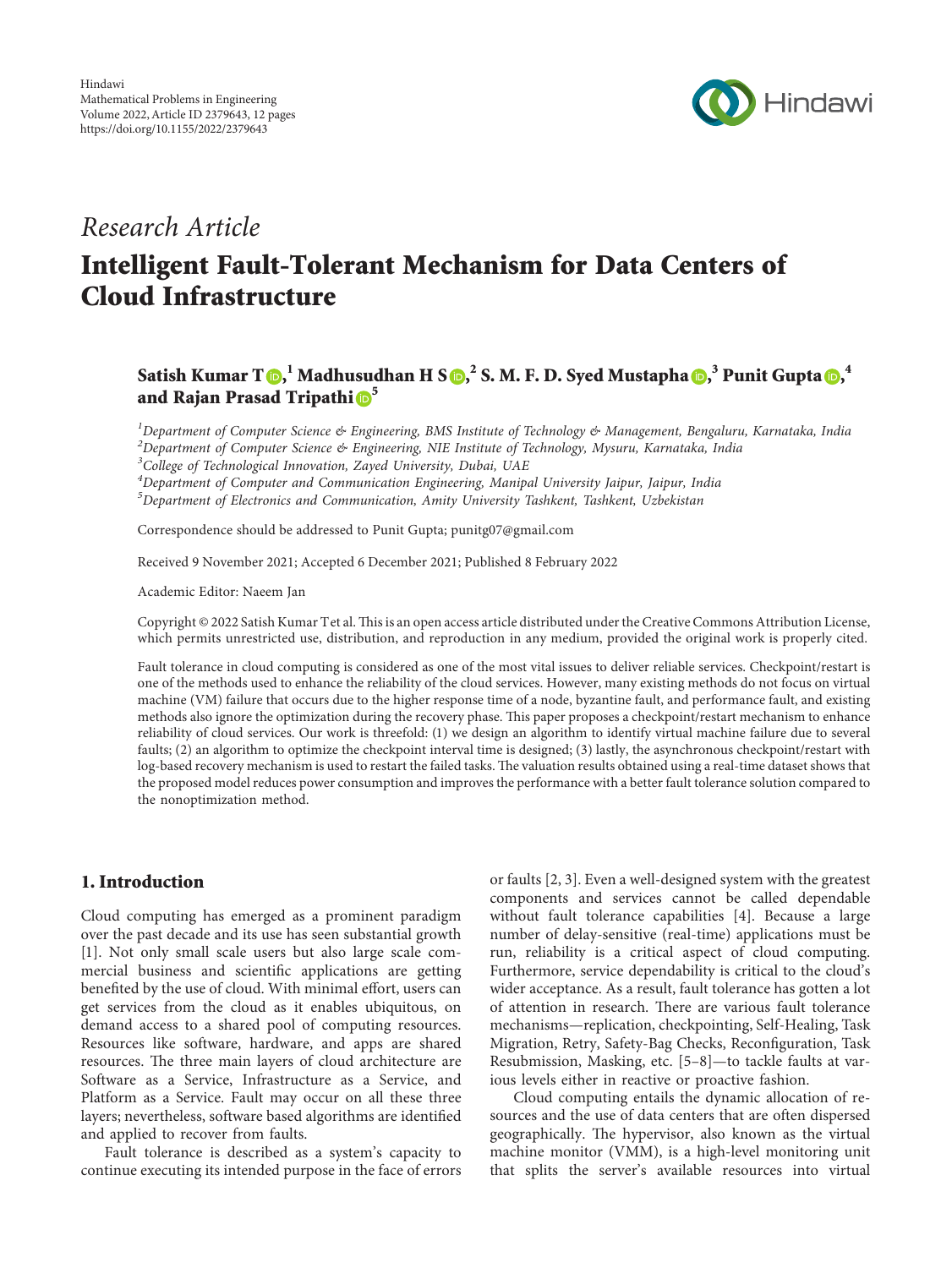machines (VMs) or virtual nodes (VNs) and monitors their performance and availability. Single or many VMs are assigned to run the submitted application based on the user's request. The benefit of utilizing a virtual machine is that it allows users to run applications on a variety of operating systems, IDEs, and software environments. In most cases, the virtual infrastructure management (VIM) module of cloud computing manages resource pooling, physical and virtual resource management, and other tasks [\[7\]](#page-11-0).

A cluster is formed using a group of different hosts or servers. Here, we consider clusters as assets of servers for better generalization. Cluster allows cloud service providers to assign VMs to virtual clusters in a dynamic mode based on SLA or user request. Such prior knowledge for cloud service providers is very much necessary to handle dynamic allocation of virtual machines.

In this work, we propose an intelligent fault-tolerant mechanism that performs the following tasks: (a) detecting VM failure due to the higher response time of a node, byzantine fault, and performance fault; (b) optimizing checkpoint interval time; and (c) using asynchronous checkpoint/restart method to model the cloud service execution. In our cloud model, fault tolerance procedure is illustrated in Figure [1](#page-3-0). At the beginning, tasks are submitted by the users. The cloud supervisor forms the virtual clusters of hosts and performs allocation of tasks to virtual machines (VM) along with monitoring of VMs and hosts. Virtual machines will start executing the allotted tasks along with checkpointing it at the optimized regular interval of time that is derived from the optimization algorithm.

If a node response time exceeds the response time defined in the QoS requirement, it is halted and all the tasks are restarted on another host. If a virtual machine fails, all the tasks running on the virtual machines will be restarted on other virtual machines from their most consistent checkpoints. Byzantine faults are detected as described in Section [3.1.1.](#page-3-0) The node in which byzantine fault is detected will be halted, and another virtual machine is launched. Log-based recovery mechanism is implemented to optimize the restart process of the tasks. It is noted that there will be overhead in identifying different types of faults and finding the most consistent checkpoint to restart the tasks.

The rest of the paper is organized as follows: Section 2 presents literature survey, the proposed method is discussed in Section 3, Section [4](#page-9-0) gives evaluation of the proposed method with experimental setup and results, and lastly conclusion is provided in Section [5.](#page-11-0)

#### **2. Literature Review**

This section presents some of the work done by researchers.

Authors in [[9](#page-11-0)] proposed a fault-tolerant VM placement, where fault tolerance is implemented using VM replication technique. Here, based on VM requirements, different numbers of replicated copies are used. Each physical machine has its own requirement or constraint, and the replicated copies of the same VM cannot be placed on the same physical machine. The integer linear programing method is used here to handle VM replica placement. In [[10\]](#page-11-0), to increase the reliability of the system, a checkpointing/restart mechanism was proposed along with a replication scheme. The development of a fault-tolerant system assures the reliability and continuity of services. Checkpointing is the most susceptible in the event of a higher failure rate since the checkpointing file will become inaccessible if the computer that stores it fails, rendering the failed job unrecoverable. Hence, a replica of the checkpointing file is maintained to improve the reliability. A checkpoint and replication based fault tolerance technique was developed [\[11\]](#page-11-0). The work focuses on MapReduce framework in cloud, where proactive based fault tolerance is used to recover from the fault.

Cloud service reliability enhancement through optimization of VMP was developed by Zhou et al. Three algorithms are used in this method. Based on the network topology, the first algorithm chooses an acceptable selection of VM-hosting servers from a potentially large collection of possible host servers. With K-fault-tolerance assurance, the second algorithm develops an appropriate strategy for placing the primary and backup VMs on the specified host servers. Finally, to solve the task-to-VM reassignment optimization issue, which is defined as finding the greatest weight matching in bipartite graphs, a heuristic is utilized. In [\[13](#page-12-0)], an (*m*, *n*)-fault tolerance virtual machine placement for cloud data center was proposed. *m* represents the number of edge switches, and *n* denotes the host servers. K-fault-tolerant replication strategy was used to enhance reliability of the application or services. The first step is to recast the issue as an integer linear programming problem and demonstrate that it is NP-hard. Second, to address the integer linear programming issue, the differential evolution (DE) technique is implemented. Authors in [[14](#page-12-0)] proposed a unique execution time prediction model that takes into account execution events that other multilevel checkpointing models did not include. The relationship between the system failure rates, checkpoint/restart overhead, and time between consecutive checkpoints is complicated, and determining the ideal time between checkpoints is a difficult task. The work explains how the proposed model can be used to set checkpoint intervals and why these execution events are essential to consider.

In [[16\]](#page-12-0), a fault-tolerant cloud computing service based on checkpointing is proposed. The fault tolerance service employs semicoordinated checkpointing, which reduces the time spent in the coordination phase and thereby reduces the amount of energy consumed and overhead. Results showed that the proposed approach also lowers the expense of a rollback. Bansal et al. [\[17](#page-12-0)] introduced the WQR-FT faulttolerant WQR method, which employs a group manager to guarantee the existence of a certain number of copies in the system. Checkpointing adds overhead, which might lengthen the execution time  $[18, 19]$  $[18, 19]$  $[18, 19]$ . The checkpointing method (protocol), checkpointing storage, or recovery process can contribute to this cost [[20](#page-12-0)].

#### **3. Proposed Work**

Many existing methods do not focus on virtual machine (VM) failure that occurs due to multiple factors like higher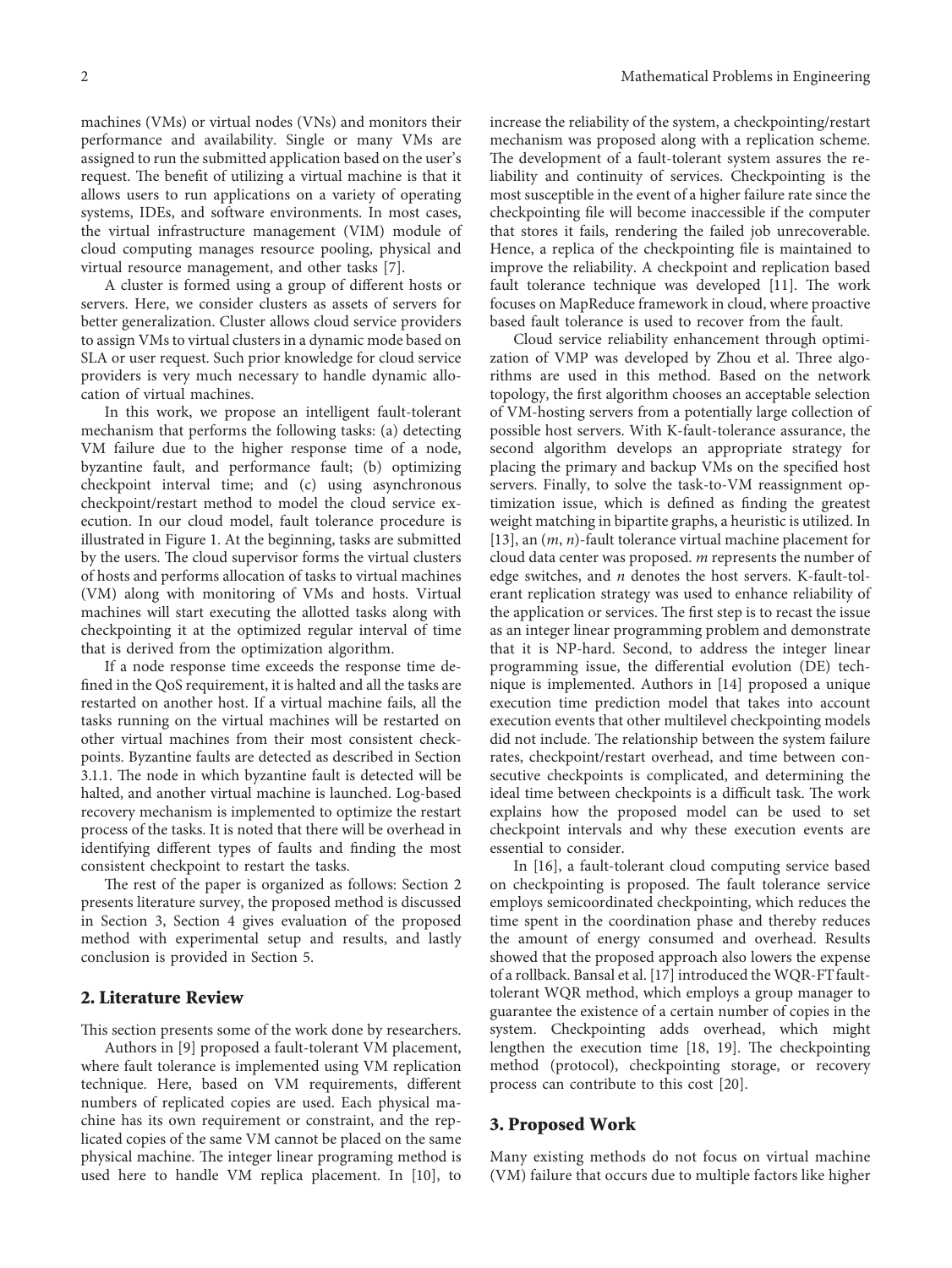<span id="page-3-0"></span>

Figure 1: Fault tolerance procedure.

response time of a node, byzantine fault, and performance fault, and existing methods also ignore the optimization during the recovery phase. The proposed approach for fault tolerance in the cloud data center involves three phases. Phase 1 focuses on finding VM failure. Here, few algorithms are proposed to detect VM failure due to higher response time that occurs at the virtualization layer of the cloud, and even the byzantine faults are also detected. Phase 2 also describes the proposed algorithm for intelligent fault-tolerant mechanism cloud data center which also involves the checkpoint interval time calculation process. In phase 3, asynchronous checkpoint and optimized recovery process using log-based mechanism is discussed. Figure [2](#page-4-0) shows the working principle of the proposed model.

#### *3.1. Phase 1: Detection of Different Types of Faults*

*3.1.1. Byzantine Fault Detection Using Checksum Validation.* To detect byzantine faults, we have used the SHA-2 algorithm. SHA-2 is one of the novel hash functions used in different fields. SHA-256 uses a 256-bit hash value. Hash value is computed using eight 32-bit words. SHA-256 checksum can also be used in cloud platforms.

In cloud environment, when a node uses the TCP/IP protocol to connect to another node, it is expected to produce a checksum, so such nodes are automatically equipped with SHA-256. The nodes which are connected to other nodes through IP protocol are termed as internodes.

In this work, every node in the cloud environment performs the checksum. The checksum of a particular data block is always unique and does not clash with the result of another data block. As a result, when a node is provided with a message and fails to produce the necessary checksum, the node can be identified as erroneous and compromised. Malicious nodes are discouraged from altering the checksum findings because reconstructing the original data from the checksum or conducting collision analysis is generally a time, space, and cost constrained task. SHA-256 checksum computation on arbitrary datasets is simple, easy, and feasible. Byzantine nodes frequently produce genuine-looking output that is incorrect owing to byzantine fault-induced miscalculation.

*3.1.2. Checksum Prerequisites.* In the cloud environment, a cloud monitoring (supervisor) node is expected to send the message *M* to *k* number of internodes automatically and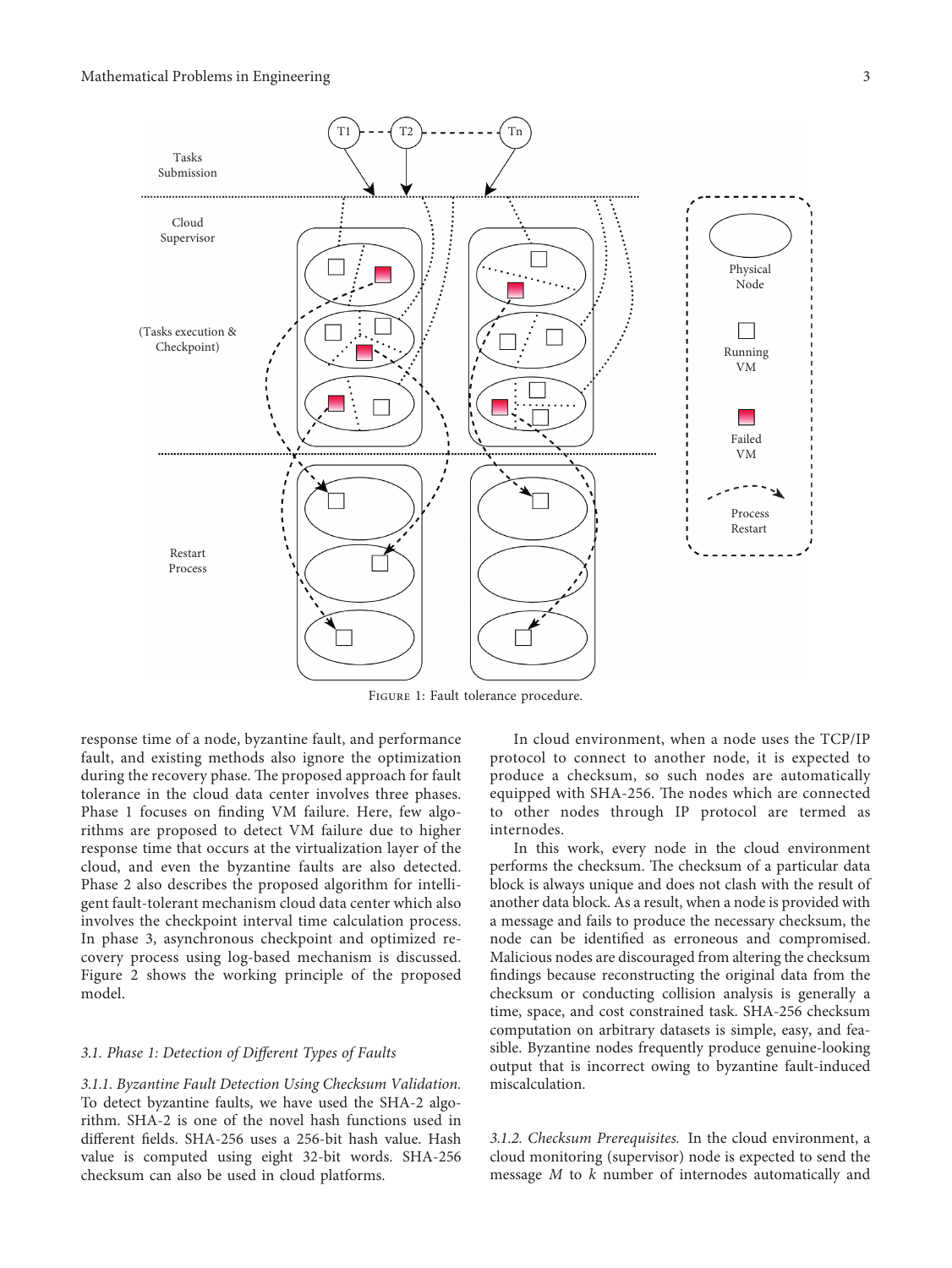<span id="page-4-0"></span>

Figure 2: Work Process of the proposed model.

receive the checksum  $\{C_1, C_2, \ldots, C_k\}$  in time  ${T_1, T_2, \ldots, T_k}$ . 512 bits is the size of the standard message for SHA-256, and the resultant checksum is 256 bits. We consider a supervisor node that has a precomputed checksum C in time T. Next, we compare set  $P\{C\}$  with  $Q\{C_1, C_2, \ldots, C_k\}.$ 

To compare checksum, if *P* and *Q* are the sets and *Q*'s every element is also *P*'s element, then *Q*⊆*P*; i.e., *Q* is a subset of *P*; hence,

$$
Q \subseteq P, \quad \text{if } \forall y (y \in Q \longrightarrow y \in P). \tag{1}
$$

If *Q* is not a subset of *P*, then one or more elements of *Q* exhibit processing error, hence the difference in the checksum.

If the set *Q* contains no element of *P*, then it is a null set {} represented by  $\emptyset$ ; i.e.,  $P \cap Q = \emptyset$ . This means that the entire set of observed checksums is incorrect, so the entire set of observed nodes is compromised. This also may reflect that the supervisor node itself is compromised.

If there exist set of checksums in set *Q* which is produced by erroneous nodes, then

$$
\frac{P}{Q} = \{y: y \in P | y \notin Q\} \longrightarrow \text{set of wrong checksums.}
$$
\n(2)

Before any application begins execution in cloud, supervisor node selects message *M*, generates checksum *P*{*C*}, sends it to *k* nodes automatically, and receives the checksum  $Q\{C_1, C_2, \ldots, C_k\}$  in time  $\{T_1, T_2, \ldots, T_k\}$ .

If *Q*⊆ *P*, if  $\forall y$  (*y* ∈ *Q* → *y* ∈ *P*), then we record the response time, i.e., transit time + processing time as the set *R*  ${T_1, T_2, \ldots, T_k}.$ 

*3.1.3. Algorithms for Detection of Different Types of Faults.* Cloud computing delivers services to users maintaining QoS as mentioned in the SLA. Response time and QoS delay are among the QoS metrics which are associated with all the cloud nodes. Supervisor nodes monitor the set of nodes that meets the SLA.

In Algorithm [1](#page-5-0), if the response time for any node exceeds QoS response time, then node is checkpointed and Algorithm [2](#page-5-0) is called.

Algorithm [2](#page-5-0) submits the message *M* to the operating node. If the operating node produces a checksum which is not matching the C, then it shows a checksum error denoting byzantine fault. If the fault is detected, the algorithm will shut down the node and start a new virtual machine. If no fault is detected, then the set  $S\{T_1, T_2, \ldots, T_j\}$  is compared with  $R\{T_1, T_2, \ldots, T_k\}$ .

Consider a function *f* with set *R* and partially ordered set *S* as subset, an element *s* of *S* is upper bound of *f* if  $S \ge f(R)$ for each *r* in *R*. If this holds good for at least one value of *r*, then it indicates that variation in the delay experienced is high or extreme, and it indicates performance fault; hence, the node is shut down after the transfer of workload at previous checkpoint as depicted in Algorithm [3.](#page-5-0)

*3.1.4. State Transition for Checksum.* Figure [3](#page-5-0) shows the state transition diagram for the virtual node. A node, after receiving the message *M* from the supervisor, calculates the checksum. Here, the initial state of the node is considered as 0. If the node fails to compute the expected checksum after receiving message *M*, there is an error and it enters a byzantine state (i.e., 1). From the byzantine state, it reaches state 2 with probability  $p = 1$  where the node is shut down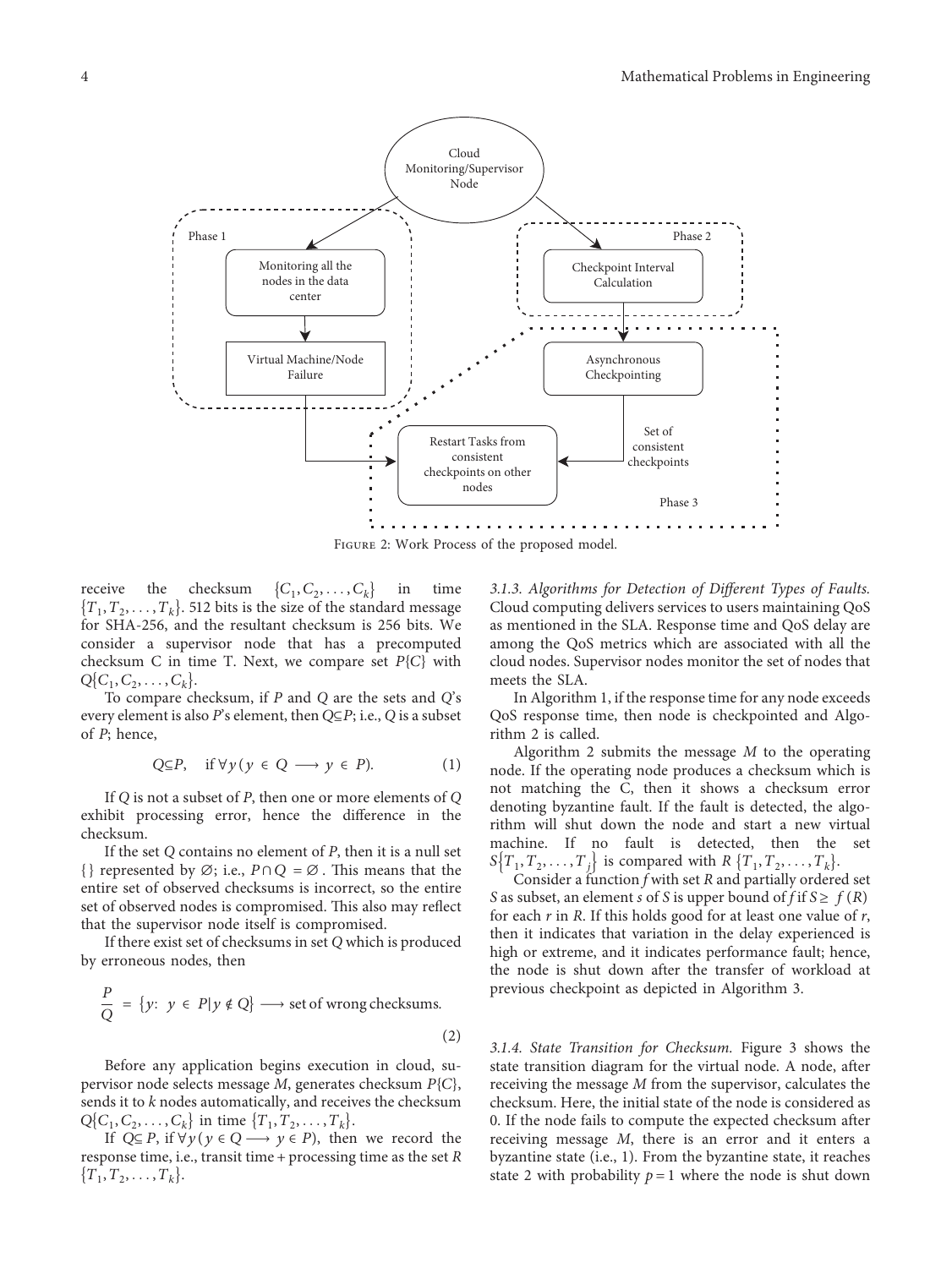<span id="page-5-0"></span>**Input**: N operating nodes  $\{N_1, N_2, \ldots, N_k\}$ **Output**: faulty node or normal node for all operating nodes (*N*) if response\_time of  $Nj \ge$  response time in QoS then take the checkpoint call checksum\_compare() else continue supervise end if end for

| ALGORITHM 1: Node failure due to higher response time. |  |  |  |  |  |  |  |  |
|--------------------------------------------------------|--|--|--|--|--|--|--|--|
|--------------------------------------------------------|--|--|--|--|--|--|--|--|

```
Input: Message M to all operating nodes N
for each Nj in N
  if Cj \neq C//byzantine fault
  then
    halt Nj
    start new node as Nj from recent
    consistent checkpoint
  else
  call delay_deflection_compare()
  end if
end for
```
ALGORITHM 2: checksum\_compare() for byzantine fault detection.

```
for each operating node Nj
  Choose Ti in S
  Copy corresponding Ti in R
    if Ti in S < Ti in Rno fault//minimal delay variation
       call checkpoint_optimization()
    else if Ti in S� Ti in R
       no fault//call checkpoint_optimization()
    else if Ti in S \geq upper bound in R
       shut down Nj
       start new node as Nj from recent
       consistent checkpoint
    else
       call checkpoint_optimization()
    end if
    end if
    end if
end for
```




Figure 3: State transition for checksum.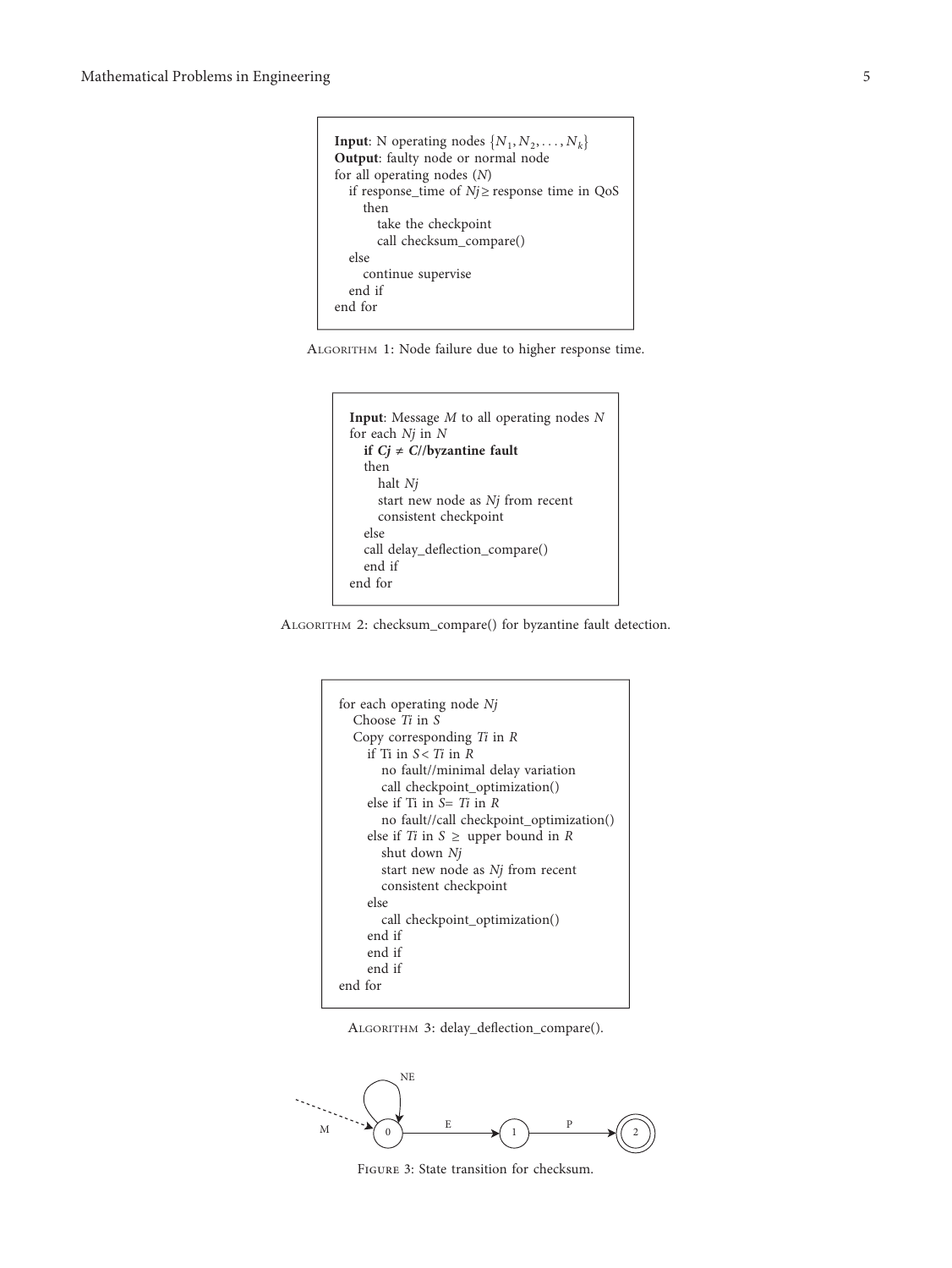<span id="page-6-0"></span>and a new VM is started. If no error is detected, it remains in the same state. Here, *E* indicates the error, and *NE* indicates no error.

*3.1.5. State Transition with Delay Variation.* We consider three delay variations:  $(\Delta)$  normal, high, and extreme. As shown in Figure 4, the initial state of the node is 0. If the delay variation is normal (*N*), the node remains in the same state; if the delay variation is high (H) or extreme (Ex), it denotes byzantine or performance failure, so the node takes transition to state 1. After this, the node is transited to state 2 where a shutdown of the node takes place.

3.1.6. Delay-Sensitive Server Scheduling (DSSS). The DSSS algorithm's goal is to maintain track of all of the servers that make up the virtual cluster. It is a lightweight model and can be integrated into cloud supervisor.

DSSS keeps track of the number of failed delay-sensitive tasks that surpass the QoS delays, as well as faults caused by VM failures, resource contention, and other factors. The count is then used to rank the server after each state interval, with the server with the fewest fault counts being at the top of the list. As a result, DSSS can help with dynamic job placement based on the server's performance. It may be also used to rate servers based on their prior performance and to keep track of the status of previous cluster implementation. Having such knowledge of prior performance can aid the management model in selecting the server for forming clusters to execute sensitive applications in an appropriate and dynamic manner. Notations used in DSSS algorithm are depicted in Table 1.

After the selection of the suitable server for processing the job, the next step is to apply an appropriate fault tolerance mechanism.

*3.2. Phase 2: Checkpoint Interval Optimization.* Checkpoint/restart optimization is a challenging task keeping checkpoint intervals at the optimal value. It aims at finding the time interval that is necessary to take checkpoints for the tasks. Let  $\alpha$  represent the preset initial state monitoring interval. The optimization algorithm works in the following way: if a node does not exhibit delay variation or checksum error that happens when a node stays in the same state (0) as shown in Figure 5, then the interval value is incremented. If a node exhibits high or extreme delay variation and checksum error, the state interval is reset to initial.

*3.2.1. Proposed Algorithm.* To execute the tasks generated by users, our proposed algorithm (intelligent fault-tolerant mechanism, IFTM) uses several algorithms that have been discussed in Sections 3.1, 3.2, and 3.3 of this paper. The proposed algorithm identifies the VM failure due to higher response time, byzantine fault, and performance fault. It also calculates the optimal checkpoint interval time and restarts



Figure 4: State transition for delay variation.

TABLE 1: Notations used in DSSS.

| Notation       | Meaning<br>User request/application       |  |  |  |  |
|----------------|-------------------------------------------|--|--|--|--|
| R              |                                           |  |  |  |  |
| S              | List of available servers                 |  |  |  |  |
| J <sub>i</sub> | Task or job                               |  |  |  |  |
| $F_{VM}$       | Failed virtual machine                    |  |  |  |  |
| C              | Count of failed task                      |  |  |  |  |
| VМ             | Virtual machine                           |  |  |  |  |
| $L_{\rm DSSS}$ | List of servers sorted in ascending order |  |  |  |  |
| SI             | State interval for fault tolerance        |  |  |  |  |



ALGORITHM 4: DSSS.



Figure 5: State transition for checksum and delay variation.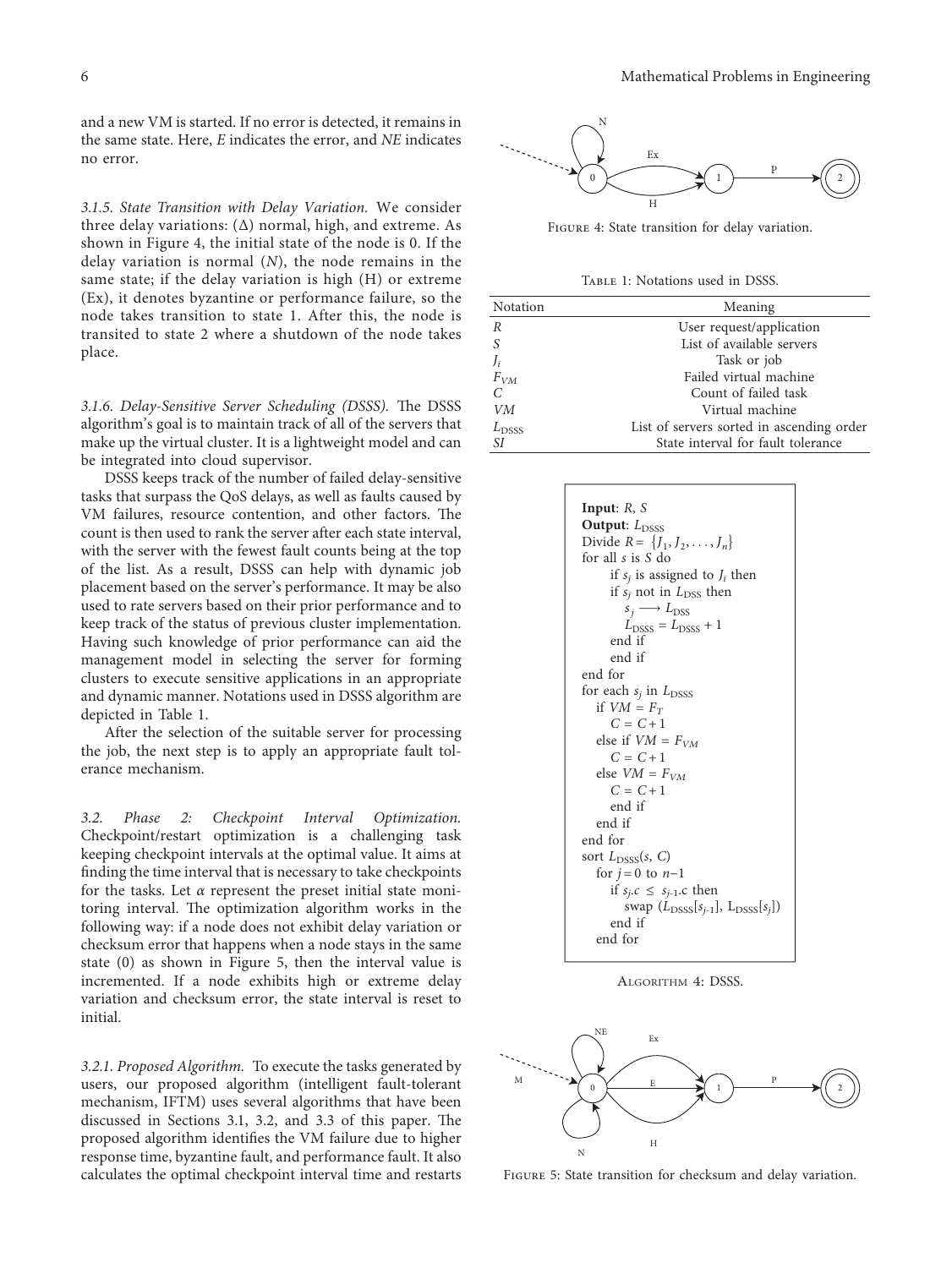```
Set I = \alphaSet s = 0for each node Nj in state 0
   if \Delta C = \{NE \text{ or } N\}α← α + I
      Call delay_deflection_compare()
      Call checksum()
   else if \Delta C = \{ \text{Ex or } H \text{ or } E \}\alpha = Ishut down Nj
      start new node as Nj
   end if
end for
```

| ALGORITHM 5: Checkpoint_Interval_Optimization(). |  |  |  |  |
|--------------------------------------------------|--|--|--|--|
|--------------------------------------------------|--|--|--|--|



ALGORITHM 6: IFTM.

the failed tasks using an asynchronous checkpoint/restart mechanism.

*3.3. Phase 3: Asynchronous Checkpointing and Recovery.* There are two types of VM fault-tolerant methods that are often utilized. One is based on checkpoint-based and logbased rollback techniques. The other is based on the primary-backup paradigm, with incremental checkpoints as a feature [[15\]](#page-12-0).

In this work, fault tolerance is modeled using the asynchronous checkpoint and log-based rollback. The applications or the processes/tasks getting executed on the allocated VMs running concurrently were checkpointed independently. These checkpoints are taken independently without any synchronization among the processes, hence the lower runtime overhead during normal execution. If VM failure is detected or some of the tasks fail, then the recovery process is activated. Recovery process needs to iterate to find a consistent set of checkpoints, which is one of the limitations of this method. Figure [6](#page-8-0) shows an example of checkpoints and global consistent recovery points for different processes. The recovery algorithm must search for the

most recent consistent set of checkpoints before it initiates recovery.

As shown in Figure [4,](#page-6-0) three processes, Pi, Pj, and Pz, take checkpoint at {{*Ci*, 0}, {*Ci*, 1}}; {{*Cy*, 0}, {*Cy*, 1}}; and {{*Cz*, 0}, {*Cz*, 1}} respectively. When the process Pi fails, it rolls back to the previous consistent checkpoint {*Ci*, 1}. Rollback of process Pi to {*Ci*, 1} creates an orphan message M7, and it forces Pj to roll back to checkpoint {*Cy*, 1}. Since asynchronous checkpoints face a domino effect during recovery, to overcome that effect and to optimize recovery, we have used a log-based recovery mechanism.

During checkpoint and recovery, few assumptions are taken into account. Communication channels are considered to be reliable, having infinite buffers, and deliver messages in FIFO order.ff Triplet (S, *M*, MSG\_SENT) represents the state of P. Process at state S receives the message *M*, and it moves to the state S1 and sends the message out. Two types of log storages, volatile and stable log, are used. After the execution of an event, the triplet is recorded without any synchronization with other processes. Local checkpoints consist of a set of records that are first stored in volatile log and then moved to stable log. During recovery, Algorithm 7 is used.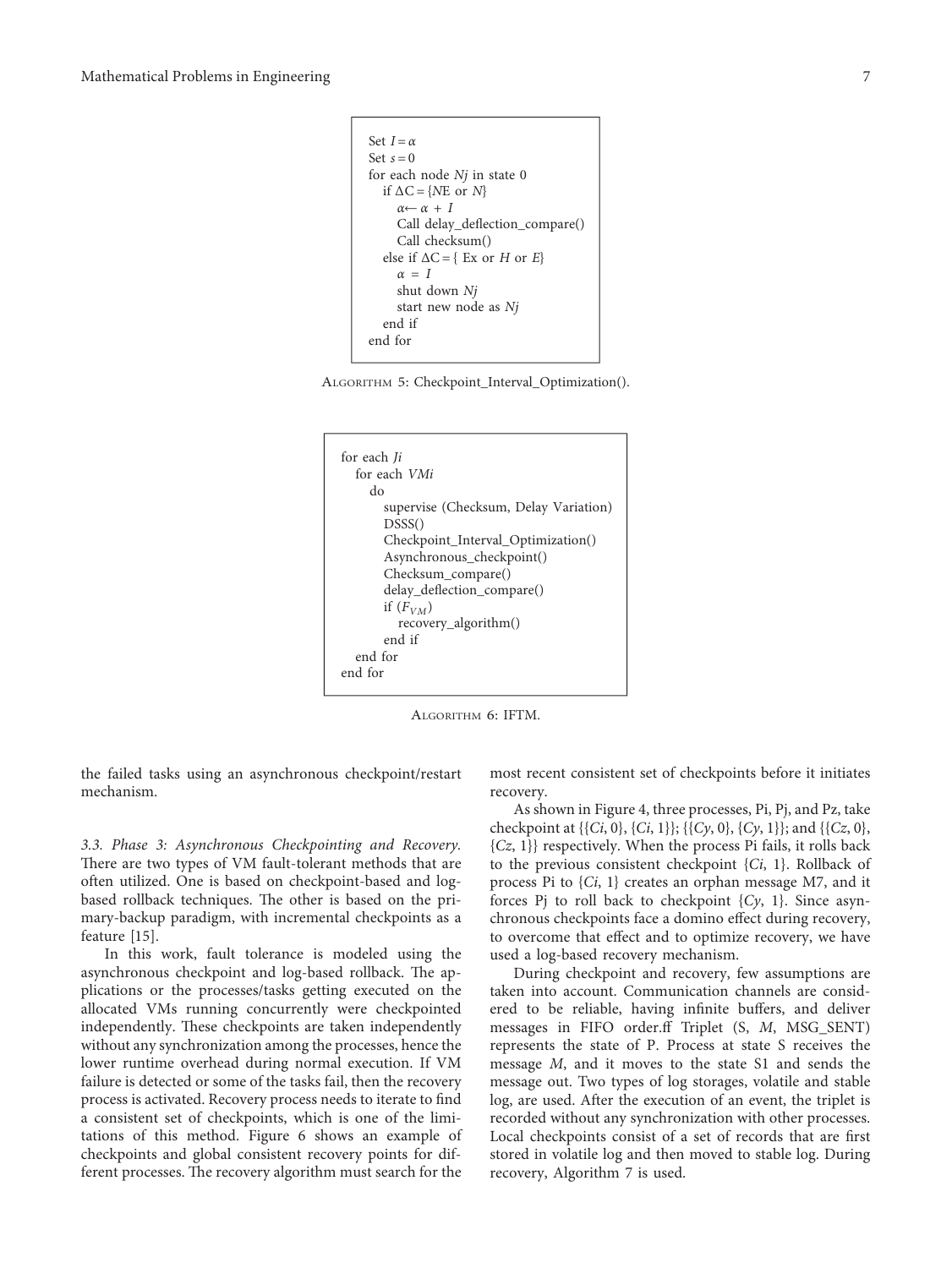<span id="page-8-0"></span>

Figure 6: Asynchronous checkpointing and recovery.



ALGORITHM 7: Rollback recovery.

Notations used in the algorithm are as follows:

 $RC_a \leftarrow_b (CP_a)$  indicates the number of messages received by process  $P_a$  from  $P_b$ , from the beginning of the computation to checkpoint *CPa*.

 $SD_a \longrightarrow_b (CP_a)$  indicates the number of messages sent by process  $P_a$  to  $P_b$ , from the beginning of the computation to checkpoint *CPa*.

*R* is the number of process recovered after failure.

*K* is the number of processes.

*Oc* is orphan message.

Here, a set of consistent checkpoints are selected from the set of checkpoints based on the number of messages sent and received.

3.4. Model Execution with Checkpoint Mechanism. The checkpoint procedure is regarded as deterministic, and the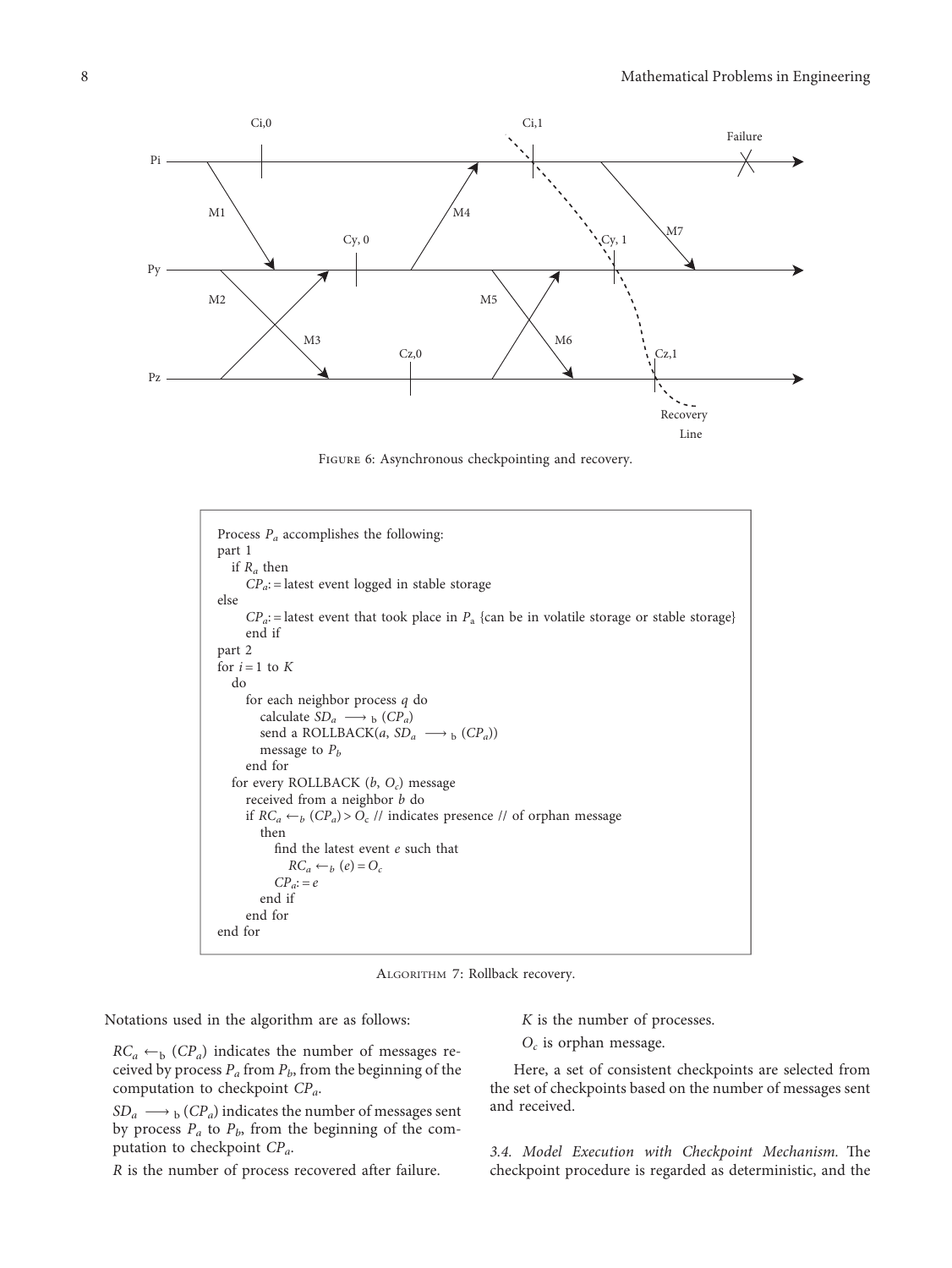<span id="page-9-0"></span>cost of a checkpoint is solely determined by the amount of work already completed. Let W be the workload and *v* be the number of checkpoints.  $W_1, W_2, W_3, \ldots, W_\nu$  are the amount of work between each checkpoint such that  $\sum_{q=1}^{v} W_{q} = w/\beta m$ , where *ß* represents the overhead factor  $(0 \leq \beta \leq 1)$  and *m* denotes the number of virtual machines. *Wq* is the amount of work done between checkpoint number *q*−1 and *q*. Let *C*(*F<sub>q</sub>*) represent the checkpoint cost after quantity of work  $F_q$ , where  $F_q = \sum_{i=1}^q W_i$ , where  $W_i$  denotes the quantity of work that must be completed prior to each checkpoint. *R* represents the restart process cost before  $q^{\text{th}}$ checkpoint, denoted as *R*(*F<sub>q-1</sub>*), where  $F_{q-1} = \sum_{i=1}^{q-1} W_i$ .

It is assumed that no failure happens during the rollback recovery process. The total execution time can be represented as

$$
E(P_k) = E(P_{wf}) + \sum_{t=1}^{k} \sum_{q=1}^{v} u_q \cdot E(P_{tf}),
$$
 (3)

where

*k* is the number of processes*.*

*P<sub>wf</sub>* is a process without failure.

 $P_{tf}$  is a process with failure and recovery.

 $u_q = W_q + C(F_q) + R(F_{q-1}).$ 

#### **4. Simulation Results**

Experimental setup, performance metrics, and experimental results are discussed in this section.

*4.1. Experimental Setup.* CloudSim toolkit simulator is used to evaluate the proposed method. We have used real workload traces (log) files from PlanerLab which is part of CoMon project having CPU utilization from more than 1000 VMs running on different hosts in more than 500 locations across the world. We have used 4 types of VMs, micro, small, medium, and large instances. 800 heterogeneous hosts, which belong to HP ProLiant G4 and HP ProLiant G5 category, are used. The number of tasks generated is between 100 and 1000.

Faults are generated using the FaultGenerator class in CloudSim. VM fault is induced by shutting down the VM, resource contention fault is simulated by reducing the resource capacity, and a modified FaultGenerator class is used to simulate byzantine fault or performance fault.

*4.2. Performance Metrics and Results.* In the proposed method (intelligent fault-tolerant mechanism), BFD is used as a VM placement technique. Here, the active hosts are categorized according to their power efficiency, and the most efficient ones are favored. In BFD, the host is better than other host if its power efficiency is greater than the other host and lesser in fault counts. The proposed method is compared with checkpointing technique without FCFS..

The following metrics are used to evaluate the performance of the proposed and other methods.

*4.2.1. Power Consumption.* It represents the total amount of energy utilized by all of the data center's physical machines (PMs). The linear cubicle power consumption model is used to calculate the energy consumption of PMs. In this power paradigm, the physical host's power consumption climbs linearly as CPU use rises. For the power model, we consider the following parameters.

 $P_k^{\max}$ : maximum power consumed when the host *k* is completely utilized.

 $P_k^{\text{idle}}$ : idle power value of the host *k*.

 $U_k$ : current CPU utilization of the host  $k$ .

T : total number of hosts in the data center.

The power consumption of host  $P_k$  can be expressed as

$$
P_k = P_k^{\text{idle}} + \left(P_k^{\text{max}} + P_k^{\text{idle}} * U_k^3\right). \tag{4}
$$

Our goal is to reduce data center power usage, and subsequently we aim to minimize

$$
\sum_{k=1}^{T} P_k = \sum_{k=1}^{T} \left[ P_k^{\text{idle}} + \left( P_k^{\text{max}} - P_k^{\text{idle}} \right) * U_k^3 \right]. \tag{5}
$$

Figure [7](#page-10-0) shows the power consumption of both the methods. Here, the average power consumption of the proposed method is lesser compared to the nonoptimization method for the dataset planetlab/20110303 to planetlab/ 20110420.

*4.2.2. Makespan.* It is the total execution time required to process all the tasks. Since the faults are simulated, few tasks may fail and get restarted from the identified checkpoint, causing the completion of the tasks to take more time than expected. Makespan is one of the key performance metrics to evaluate the algorithms/methods. Figure [8](#page-10-0) shows the execution time of the proposed method and nonoptimization method. As shown in the figure, average execution time of the proposed method using optimization technique is less by 25% compared to nonoptimization method.

Figure [9](#page-10-0) and [10](#page-11-0) show standard deviation of execution time of the proposed method and nonoptimization method with VM selection. The standard deviation value falls within the range of 0.005 to 0.012 seconds in the proposed method, and in the nonoptimization method it ranges from 0.009 to 0.021 seconds.

The comparison of number of tasks completed by the proposed method and nonoptimization method is replesented in Figure [11](#page-11-0) by varying the number of tasks from 100 to 1000. Total number of tasks completed by the proposed method is higher compared to nonoptimization method. Consequently, reliability is high because of a lesser number of failed tasks in the proposed method. Reliability can be measured as the inverse of the failure probability. The more number of tasks completed signifies that the reliability of the system is high.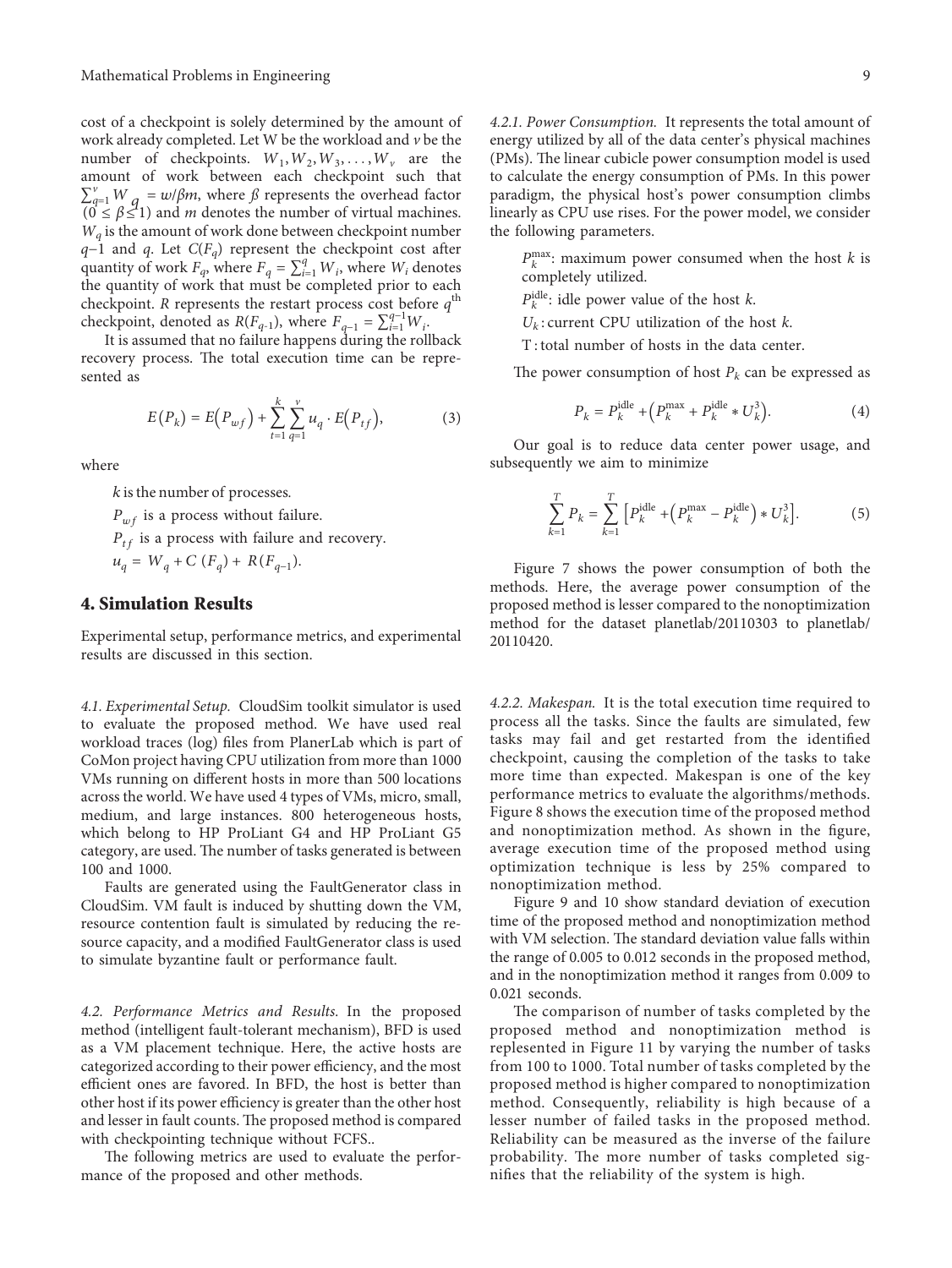<span id="page-10-0"></span>









Figure 9: Proposed method execution time, VM selection standard deviation.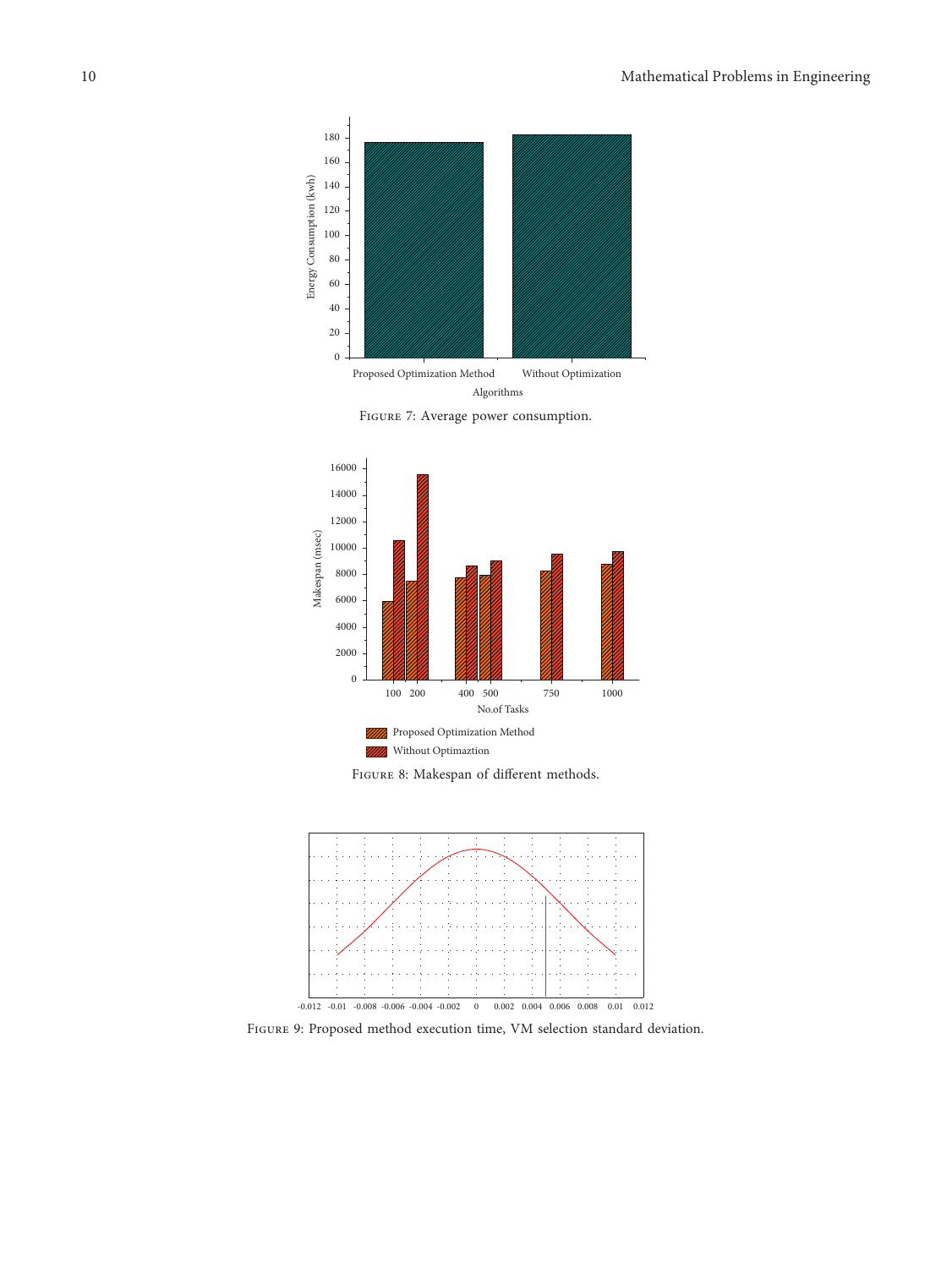<span id="page-11-0"></span>

Figure 10: Nonoptimization method execution time, VM selection standard deviation.



Figure 11: Number of tasks completed.

## **5. Conclusion**

This paper aims at enhancing the reliability of cloud services through fault-based mechanism. The proposed approach is a three-phase process: phase 1 is the detection of virtual machine (VM) failure due to the higher response time of a node, byzantine fault, and performance fault. The checkpoint optimization algorithm in phase 2 finds the suitable time to mark checkpoints periodically while executing the tasks. Finally, in the checkpoint and recovery phase, in case of failure, the backup and recovery algorithm finds the optimal global checkpoint to restart the failed tasks. The evaluation result using a real-time dataset shows that the proposed method gives a better faulttolerant solution decreasing the execution time and energy consumption and increasing reliability compared to the nonoptimization method. Our future work includes developing fault tolerance mechanism using other reactive techniques and testing on different workload traces [\[12](#page-12-0)].

## **Data Availability**

No dataset is required.

#### **Conflicts of Interest**

The authors declare that they have no conflicts of interest.

#### **Authors' Contributions**

Madhusudhan H. S., Satish Kumar T., and Punit Gupta developed the theory and proposed the model. Dr. S. M. F. D. Syed Mustapha and Rajan Prasad Tripathi worked on data preparation and model for the dataset and verified the analytical methods. All authors discussed the results, contributed to the final manuscript, and agreed to the submitted version. All authors confirm sole responsibility for the following: study conception and design, data collection, analysis and interpretation of results, and manuscript preparation.

## **References**

- [1] M. A Mukwevho and T. Celik, "Toward a smart cloud: a review of fault-tolerance methods in cloud systems," *IEEE Transactions on Services Computing*, vol. 14, no. 2, pp. 589– 605, 2018.
- [2] W. Ahmed and Y. W. Wu, "A survey on reliability in distributed systems," *Journal of Computer and System Sciences*, vol. 79, no. 8, pp. 1243–1255, 2013.
- [3] S. Hernández, J. Fabra, P. Alvarez, and J. Ezpeleta, "Using cloud-based resources to improve availability and reliability in a scientific workflow execution framework," in *Proceedings of the Fourth International Conference on Cloud Computing, GRIDs, and Virtualization, Cloud Computing*, pp. 230–237, International Academy, Research, and Industry Association IARIA, Valencia, Spain, May 2013.<br>[4] M. Nazari Cheraghlou, A.
- Nazari Cheraghlou, A. Khadem-Zadeh, and M. Haghparast, "A survey of fault tolerance architecture in cloud computing," *Journal of Network and Computer Applications*, vol. 61, pp. 81–92, 2016.
- [5] A. Bala and I. Chana, "Fault tolerance-challenges, techniques and implementation in cloud computing," *International Journal of Computer Science Issues (IJCSI)*, vol. 9, no. 1, Article ID 288, 2012.
- [6] L. P. Saikia and L. D. Yumnam, "Fault tolerance techniques and algorithms in cloud computing," *International Journal of Computer Science & Communication Networks*, vol. 4, no. 1, pp. 01–08, 2014.
- [7] Y. M. Essa, "A survey of cloud computing fault tolerance: techniques and implementation," *International Journal of Computer Applications*, vol. 138, 13 pages, 2016.
- [8] T. Zaidi, "Modeling for fault tolerance in cloud computing environment," *Journal of Computer Sciences and Applications*, vol. 4, no. 1, pp. 9–13, 2016.
- [9] C. Gonzalez and B. Tang, "FT-VMP: fault-Tolerant virtual machine placement in cloud data centers," in *Proceedings of the 2020 29th International Conference on Computer Communications and Networks (ICCCN)*, pp. 1–9, Honolulu, HI, USA, August, 2020.
- [10] B. Meroufel and G. Belalem, "Optimization of checkpointing/ recovery strategy in cloud computing with adaptive storage management," *Concurrency and Computation: Practice and Experience*, vol. 30, no. 24, Article ID e4906, 2018.
- [11] M. Raghuwanshi and G. Deepak Kumar, "Checkpoint and replication based fault tolerance for map reduce framework in